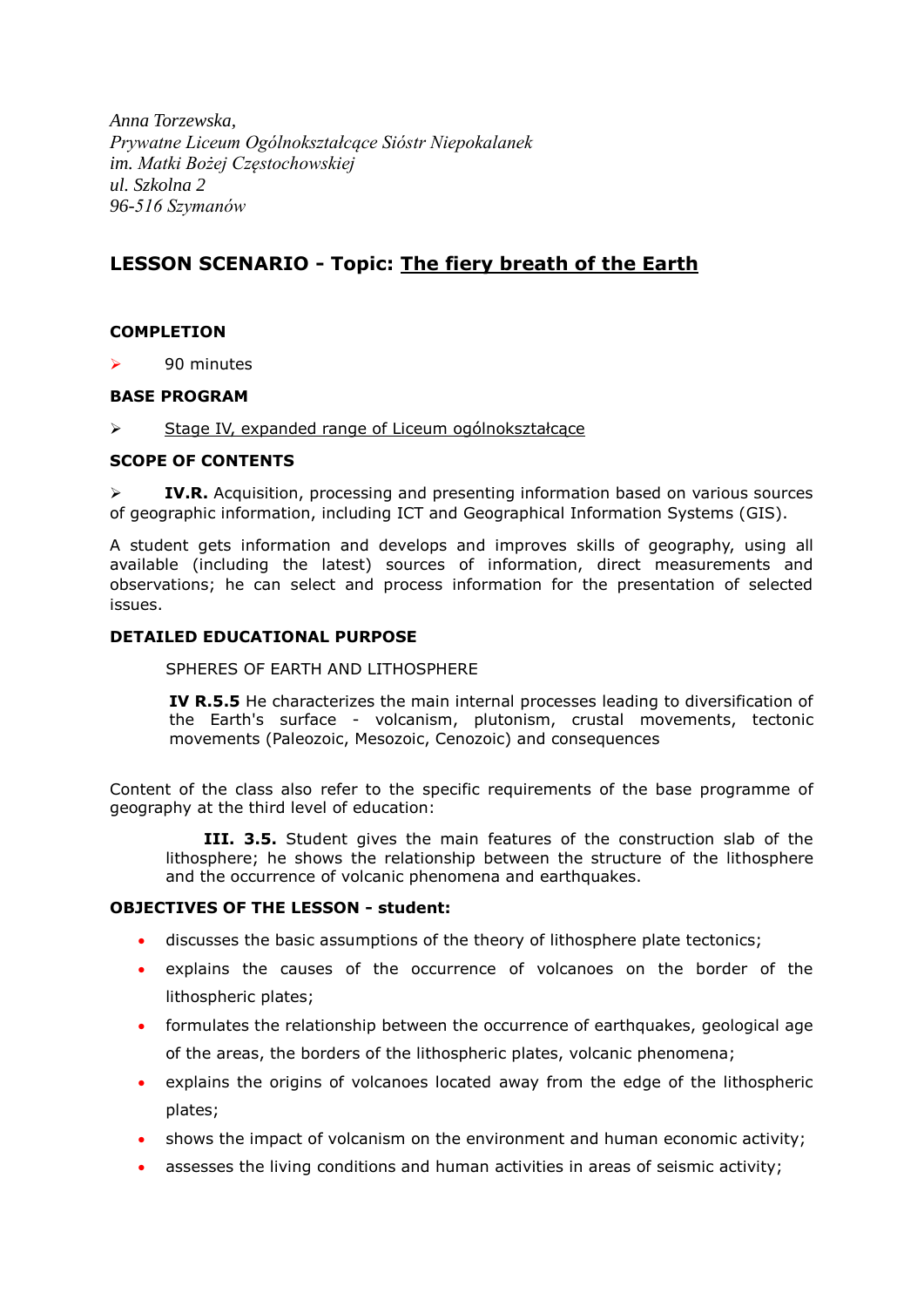- works individually and in a group;
- improves interpersonal skills while working in a group.

## **KEY SKILLS DEVELOPED DURING THE LESSON**

- the ability to use knowledge of a scientific nature to identify and solve problems;
- the ability to communicate in the native and a foreign language;
- the ability to efficiently use modern ICT;
- the ability to search, filter and critically analyse information;
- the ability to identify own learning needs and learning;
- the ability of teamwork.

## **METHODICAL ORGANIZATION OF THE LESSON**

- **strategy of teaching and learning** problematic and operational
- **methods and techniques of teaching and learning – flipped teaching,**  working with source material, the use of online resources, ICT, project, practical (design of experiments)
- **forms of work**  group, individual
- **cognitive course of the lesson** deductive

# **TEACHING RESOURCES**

#### **STUDENT MATERIALS –**

The list of sources to read **before class**

Examine the map of seismic events

<http://earthquake.usgs.gov/earthquakes/map> / or

<http://www.emsc-csem.org/#5w>

Examine the map of lithospheric plates

[http://wiking.edu.pl/upload/geografia/images/swiat\\_plyty\\_litosfery.gif](http://wiking.edu.pl/upload/geografia/images/swiat_plyty_litosfery.gif)

- refer to the material available in English on the Khan Academy: [https://pl.khanacademy.org/science/cosmology-and-astronomy/earth-history](https://pl.khanacademy.org/science/cosmology-and-astronomy/earth-history-topic/plate-techtonics/v/plate-tectonics-evidence-of-plate-movement)[topic/plate-techtonics/v/plate-tectonics-evidence-of-plate-movement](https://pl.khanacademy.org/science/cosmology-and-astronomy/earth-history-topic/plate-techtonics/v/plate-tectonics-evidence-of-plate-movement)
- Repeat the information contained in Nowa Era Oblicza Ziemi p. 182 to 226 and Vademecum Nowa Era – Teraz matura – p. 128 to 154
- Worksheets for group work **(Annex 1 - 4)**
- Instructions for presentation methods that will be used by the students to perform tasks **(Annex 5)**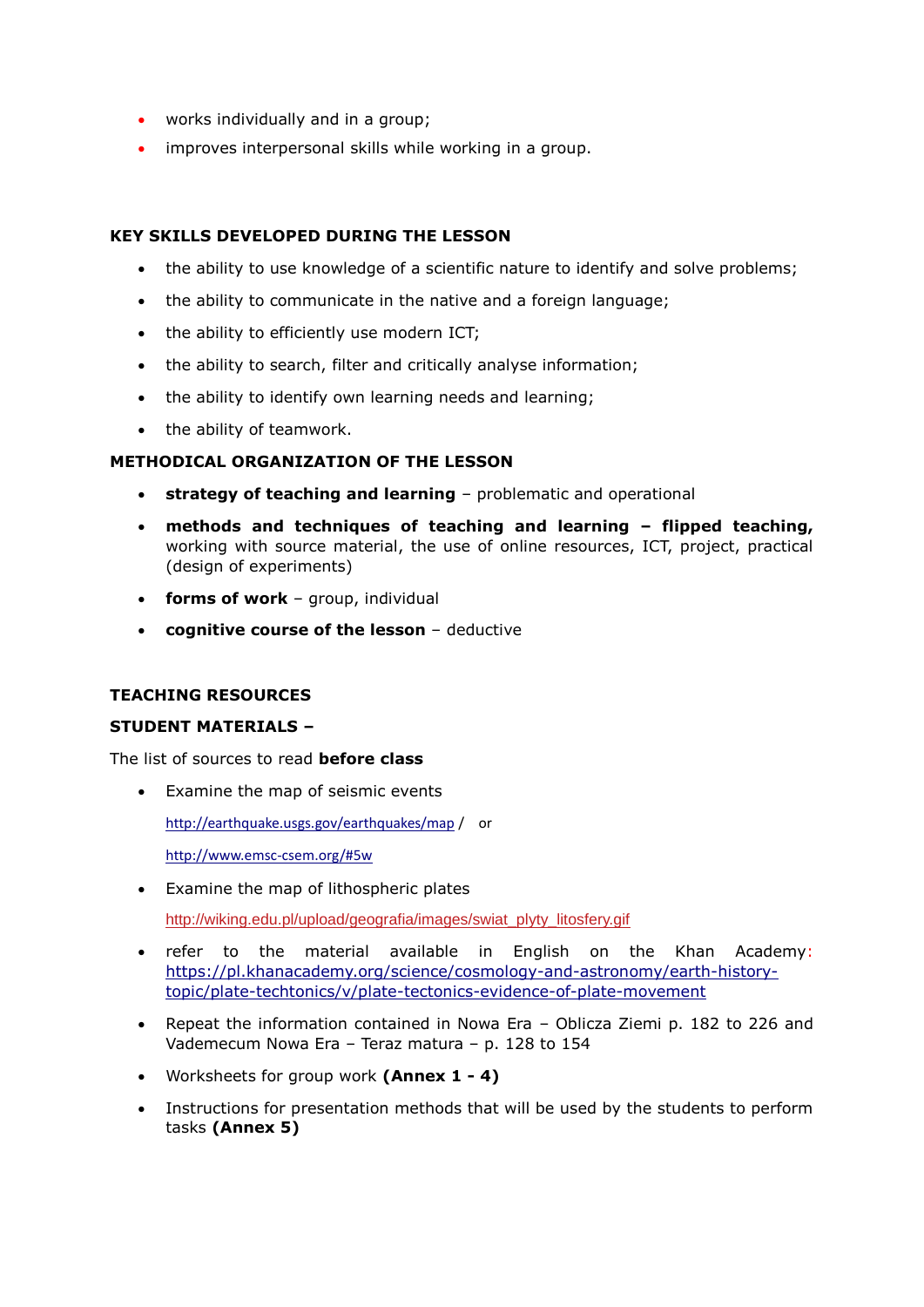# **MATERIALS TO BE USED IN THE LESSON**

- worksheets for individual student work in the classroom **(Annex 6);**
- models of volcanoes;
- computer with internet connection;
- multimedia projector, screen wall (multimedia board);
- various sources of geographic information: Nowa Era OBLICZA GEOGRAFII 1 p. 182 – 226, films and animations available online

## **PREPARATION FOR THE LESSON**

- a week before the planned class, the teacher introduces students to their subject;
- the class is divided into 4 randomly selected groups;
- each group chooses a leader who will guide its work. Leaders draw the topic for the project (work sheet). The groups prepare the issues for the creative presentation (8-10 minutes) in the chosen form (Power Point presentation, Prezi, photo gallery, interactive map, poster, mind map).

# **COURSE OF THE CLASS**

**1. The organization** – the teacher performs organizational tasks, introduces the topic, presents the objectives.

#### 2. **Execution**

students present the results of their work groups  $(8 - 10 \text{ minutes})$  – answer questions from the audience

 during the presentation of the group work, each student individually completes the work sheet prepared by the teacher (*comment of the teacher* - *in the worksheet there are tasks that are related to the scope of work of each group - Annex 6)*

 after the presentation of the effects of the group work, students complete if necessary the correct information and formulated conclusions;

 the teacher answers the questions and validates individual worksheets - he analyses with students the task the solution of which is questionable.

#### **3. Summary**

 Students carry out self-assessment and evaluation of the group work (factual correctness of the message, the type of sources of information, quality, creativity, execution of tasks, visual effects, the contribution of individual students)

 demonstration of models of volcanoes outside of school (**for security reasons**) the effects of explosions

 **4. Homework** – solve secondary school certificate type tasks on the topic of the class on the website CKE

[http://www.cke.edu.pl/images/\\_EGZAMIN\\_MATURALNY\\_OD\\_2015/Materialy/Zbiory\\_zada](http://www.cke.edu.pl/images/_EGZAMIN_MATURALNY_OD_2015/Materialy/Zbiory_zadan/Matura_Zbiór_zadań_Geografia_cz_I.pdf) [n/Matura\\_Zbi%C3%B3r\\_zada%C5%84\\_Geografia\\_cz\\_I.pdf](http://www.cke.edu.pl/images/_EGZAMIN_MATURALNY_OD_2015/Materialy/Zbiory_zadan/Matura_Zbiór_zadań_Geografia_cz_I.pdf) 

#### **p. 80 – 82 ex. 138 – 139 and ex. 141 - 144**